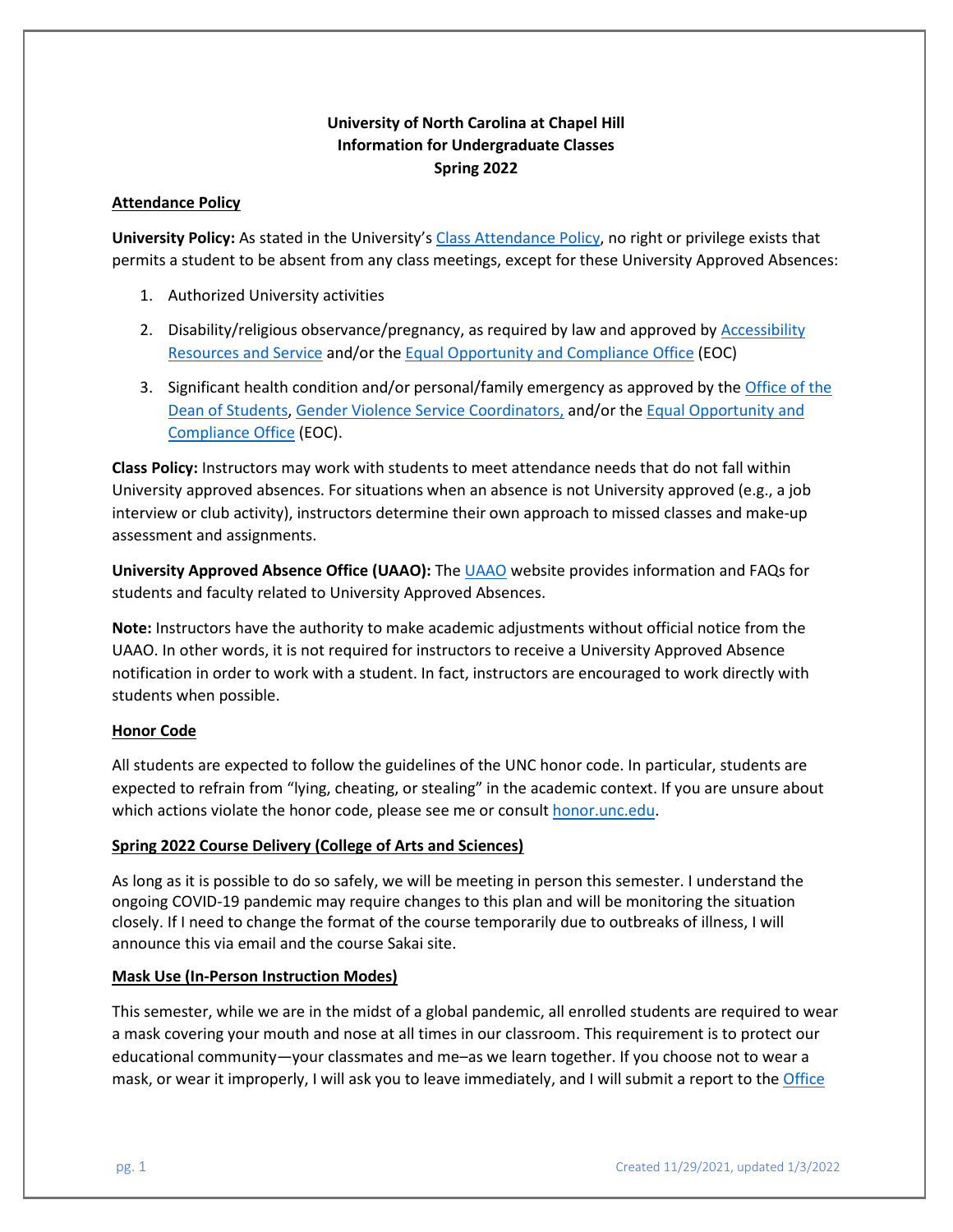[of Student Conduct.](https://cm.maxient.com/reportingform.php?UNCChapelHill&layout_id=23) Students who have an authorized accommodation from Accessibility Resources and Service have an exception. For additional information, see [Carolina Together.](https://carolinatogether.unc.edu/)

#### **Acceptable Use Policy**

By attending the University of North Carolina at Chapel Hill, you agree to abide by the University of North Carolina at Chapel Hill policies related to the acceptable use of IT systems and services. The Acceptable Use Policy (AUP) sets the expectation that you will use the University's technology resources responsibly, consistent with the University's mission. In the context of a class, it's quite likely you will participate in online activities that could include personal information about you or your peers, and the AUP addresses your obligations to protect the privacy of class participants. In addition, the AUP addresses matters of others' intellectual property, including copyright. These are only a couple of typical examples, so you should consult the full [Information Technology Acceptable Use Policy,](https://unc.policystat.com/policy/6875241/latest/) which covers topics related to using digital resources, such as privacy, confidentiality, and intellectual property.

Additionally, consult the University website ["Safe Computing at UNC"](https://safecomputing.unc.edu/) for information about the data security policies, updates, and tips on keeping your identity, information, and devices safe.

#### **Accessibility Resources and Services**

The University of North Carolina at Chapel Hill facilitates the implementation of reasonable accommodations, including resources and services, for students with disabilities, including mental health disorders, chronic medical conditions, a temporary disability or pregnancy complications resulting in barriers to fully accessing University courses, programs and activities.

Accommodations are determined through the Office of Accessibility Resources and Service (ARS) for individuals with documented qualifying disabilities in accordance with applicable state and federal laws. See the ARS Website for contact information: [https://ars.unc.edu](https://ars.unc.edu/) or email [ars@unc.edu.](mailto:ars@unc.edu)

#### **Counseling and Psychological Services**

CAPS is strongly committed to addressing the mental health needs of a diverse student body through timely access to consultation and connection to clinically appropriate services, whether for short or long-term needs. Go to their website: <https://caps.unc.edu/> or visit their facilities on the third floor of the Campus Health Services building for a walk-in evaluation to learn more. Students can also call CAPS 24/7 at 919-966-3658 for immediate support.

#### **Title IX Resources**

Any student who is impacted by discrimination, harassment, interpersonal (relationship) violence, sexual violence, sexual exploitation, or stalking is encouraged to seek resources on campus or in the community. Reports can be made online to the EOC at [https://eoc.unc.edu/report-an-incident/.](https://eoc.unc.edu/report-an-incident/) Please contact the University's Title IX Coordinator (Elizabeth Hall, interim[–titleixcoordinator@unc.edu\)](mailto:titleixcoordinator@unc.edu), Report and Response Coordinators in the Equal Opportunity and Compliance Office [\(reportandresponse@unc.edu\)](mailto:reportandresponse@unc.edu), Counseling and Psychological Services (confidential), or the Gender Violence Services Coordinators [\(gvsc@unc.edu;](mailto:gvsc@unc.edu) confidential) to discuss your specific needs. Additional resources are available at [safe.unc.edu.](https://safe.unc.edu/)

#### **Policy on Non-Discrimination**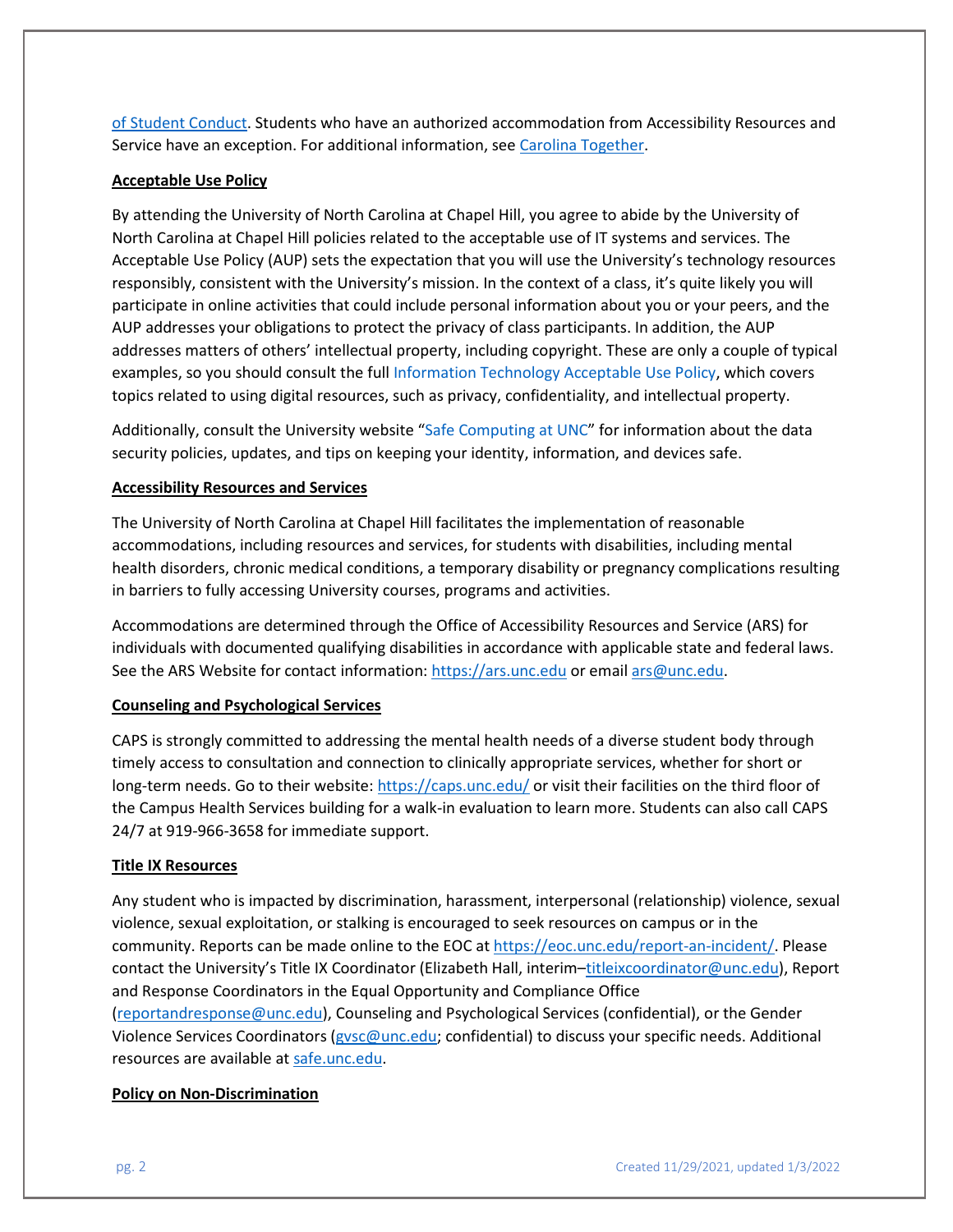The University is committed to providing an inclusive and welcoming environment for all members of our community and to ensuring that educational and employment decisions are based on individuals' abilities and qualifications. Consistent with this principle and applicable laws, the University's [Policy](https://unc.policystat.com/policy/4467906/latest/)  [Statement on Non-Discrimination](https://unc.policystat.com/policy/4467906/latest/) offers access to its educational programs and activities as well as employment terms and conditions without respect to race, color, gender, national origin, age, religion, creed, genetic information, disability, veteran's status, sexual orientation, gender identity or gender expression. Such a policy ensures that only relevant factors are considered and that equitable and consistent standards of conduct and performance are applied.

If you are experiencing harassment or discrimination, you can seek assistance and file a report through the Report and Response Coordinators (see contact info at [safe.unc.edu\)](https://safe.unc.edu/) or the Equal Opportunity and Compliance Office, or online to the EOC at [https://eoc.unc.edu/report-an-incident/.](https://eoc.unc.edu/report-an-incident/)

### **Diversity Statement**

I value the perspectives of individuals from all backgrounds reflecting the diversity of our students. I broadly define diversity to include race, gender identity, national origin, ethnicity, religion, social class, age, sexual orientation, political background, and physical and learning ability. I strive to make this classroom an inclusive space for all students. Please let me know if there is anything I can do to improve. I appreciate suggestions.

### **Undergraduate Testing Center**

The College of Arts and Sciences provides a secure, proctored environment in which exams can be taken. The center works with instructors to proctor exams for their undergraduate students who are not registered with ARS and who do not need testing accommodations as provided by ARS. In other words, the Center provides a proctored testing environment for students who are unable to take an exam at the normally scheduled time (with pre-arrangement by your instructor). For more information, visit [http://testingcenter.web.unc.edu/.](http://testingcenter.web.unc.edu/)

### **Learning Center**

Want to get the most out of this course or others this semester? Visit UNC's Learning Center at [http://learningcenter.unc.edu](http://learningcenter.unc.edu/) to make an appointment or register for an event. Their free, popular programs will help you optimize your academic performance. Try academic coaching, peer tutoring, STEM support, ADHD/LD services, workshops and study camps, or review tips and tools available on the website.

### **Writing Center**

For free feedback on any course writing projects, check out UNC's Writing Center. Writing Center coaches can assist with any writing project, including multimedia projects and application essays, at any stage of the writing process. You don't even need a draft to come visit. To schedule a 45-minute appointment, review quick tips, or request written feedback online, visit [http://writingcenter.unc.edu.](http://writingcenter.unc.edu/)

### **Grade Appeal Process**

If you feel you have been awarded an incorrect grade, please discuss with me. If we cannot resolve the issue, you may talk to our departmental director of undergraduate studies or appeal the grade through